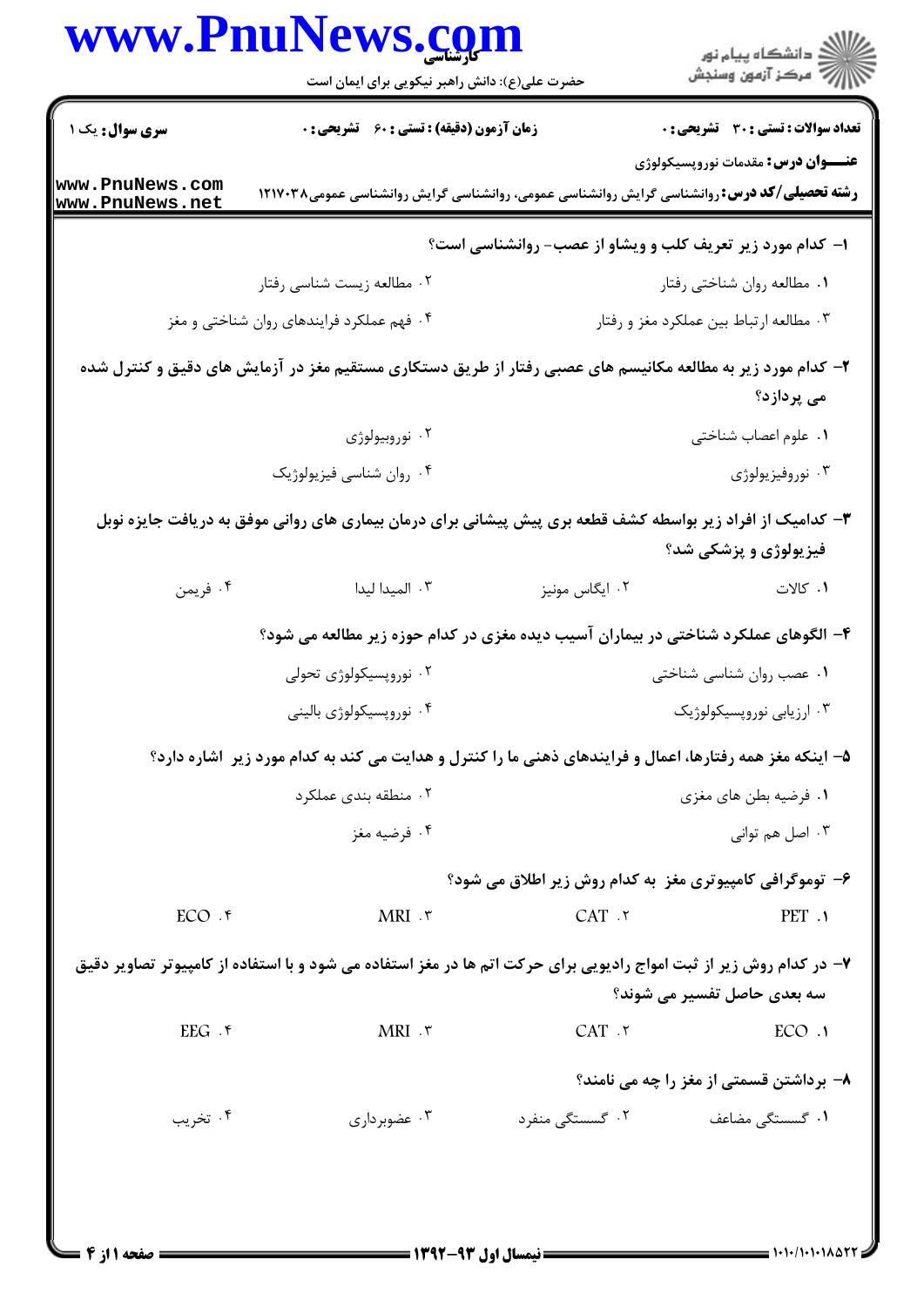|                                    | www.PnuNews.com<br>حضرت علی(ع): دانش راهبر نیکویی برای ایمان است                                                       |                                                            | ڪ دانشڪاه پيام نور<br>//> مرڪز آزمون وسنجش                      |
|------------------------------------|------------------------------------------------------------------------------------------------------------------------|------------------------------------------------------------|-----------------------------------------------------------------|
| <b>سری سوال : ۱ یک</b>             | <b>زمان آزمون (دقیقه) : تستی : 60 ٪ تشریحی : 0</b>                                                                     |                                                            | <b>تعداد سوالات : تستی : 30 ٪ تشریحی : 0</b>                    |
| www.PnuNews.com<br>www.PnuNews.net | <b>رشته تحصیلی/کد درس:</b> روانشناسی گرایش روانشناسی عمومی، روانشناسی گرایش روانشناسی عمومی۱۲۱۷۰۳۸                     |                                                            | <b>عنـــوان درس:</b> مقدمات نوروپسیکولوژی                       |
|                                    | ۹– کدام اختلال در کودکان به گونه ای است که آنها می توانند کلمات را با صدا کردن بخوانند اما نمی توانند مستقیما با مفهوم |                                                            | بینایی آن کلمات را بخوانند؟                                     |
|                                    | ۰۲ آگنوزی                                                                                                              |                                                            | ۰۱ نارساخوانی غیرتجسمی                                          |
|                                    | ۰۴ آفازي نامي                                                                                                          |                                                            | ۰۳ آپراکسی                                                      |
|                                    | ۱۰– ّاینکه دنیای پیرامون ما اطلاعاتی را برای مغز فراهم می کند و مغز پس از یکپارچه کردن رفتار را تولید می کند″ مبتنی بر | كدام تبيين بر اساس اصل دروندادها- يكپارچگي- بروندادها است؟ |                                                                 |
|                                    | ۰۲ در سطح هسته ای                                                                                                      |                                                            | ۰۱ در سطح روان شناختی                                           |
|                                    | ۰۴ در سطح مغزی                                                                                                         |                                                            | ۰۳ در سطح مولکولی                                               |
|                                    | 11- اینکه نخاع شوکی دو ساختار مجزا به نام بخش حسی و بخش حرکتی دارد مبتنی بر کدام قانون زیر است؟                        |                                                            |                                                                 |
| ۰۴ عملکرد چندگانه                  | ۰۳ تقارن مغز                                                                                                           | ۰۲ تقاطع مدارهای مغزی                                      | ۰۱ بل- ماژندی                                                   |
|                                    |                                                                                                                        |                                                            | ۱۲- مهمترین راه ارتباطی دو نیمکره مغزی چه نام دارد؟             |
| ۰۴ اپرکولوم                        | ۰۳ شکنج انگولار                                                                                                        | ۰۲ جسم پینه ای                                             | ۰۱ هسته های پوتامن                                              |
|                                    |                                                                                                                        |                                                            | ۱۳– عملکرد فضایی معمولا در کدام ناحیه موضع یابی می شود؟         |
| ۰۴ شکنج انگولار                    | ۰۳ نیمکره راست                                                                                                         | ۰۲ جسم پینه ای                                             | ۰۱ نیمکره چپ                                                    |
|                                    |                                                                                                                        |                                                            | ۱۴- کدام ناحیه از مغز با ادراک دیداری و پردازش فضایی مرتبط است؟ |
|                                    | ٢. پلانوم گيجگاهي                                                                                                      |                                                            | ٠١ شيار سيلويوس                                                 |
|                                    | ۰۴ شکنج هاشل                                                                                                           |                                                            | ۰۳ ناحیه آهیانه ای در نیمکره راست                               |
|                                    |                                                                                                                        |                                                            |                                                                 |
| ۰۴ کوچکتر- سنگین تر                | ۰۳ بزرگتر-سبکتر                                                                                                        | ۰۲ کوچکتر- سبکتر                                           | ۰۱ بزرگتر- سنگین تر                                             |
|                                    |                                                                                                                        |                                                            | ۱۶- نام دیگر نیمکره چپ چیست؟                                    |
| ۰۴ نیمکره فضایی                    | ۰۳ نیمکره هیجانی                                                                                                       | ۰۲ نیمکره ترکیب کننده                                      | ٠١ نيمكره تحليل كننده                                           |
|                                    |                                                                                                                        |                                                            | <b>۱۷- کدام قسمت زیر در درک ملودی ها برتری دارد؟</b>            |
|                                    | ۰۲ گوش چپ-نیمکره چپ                                                                                                    |                                                            | ۰۱ گوش چپ- نیمکره راست                                          |
|                                    | ۰۴ گوش راست-نیمکره چپ                                                                                                  |                                                            | ۰۳ گوش راست- نیمکره راست                                        |
|                                    |                                                                                                                        |                                                            |                                                                 |

 $\blacksquare$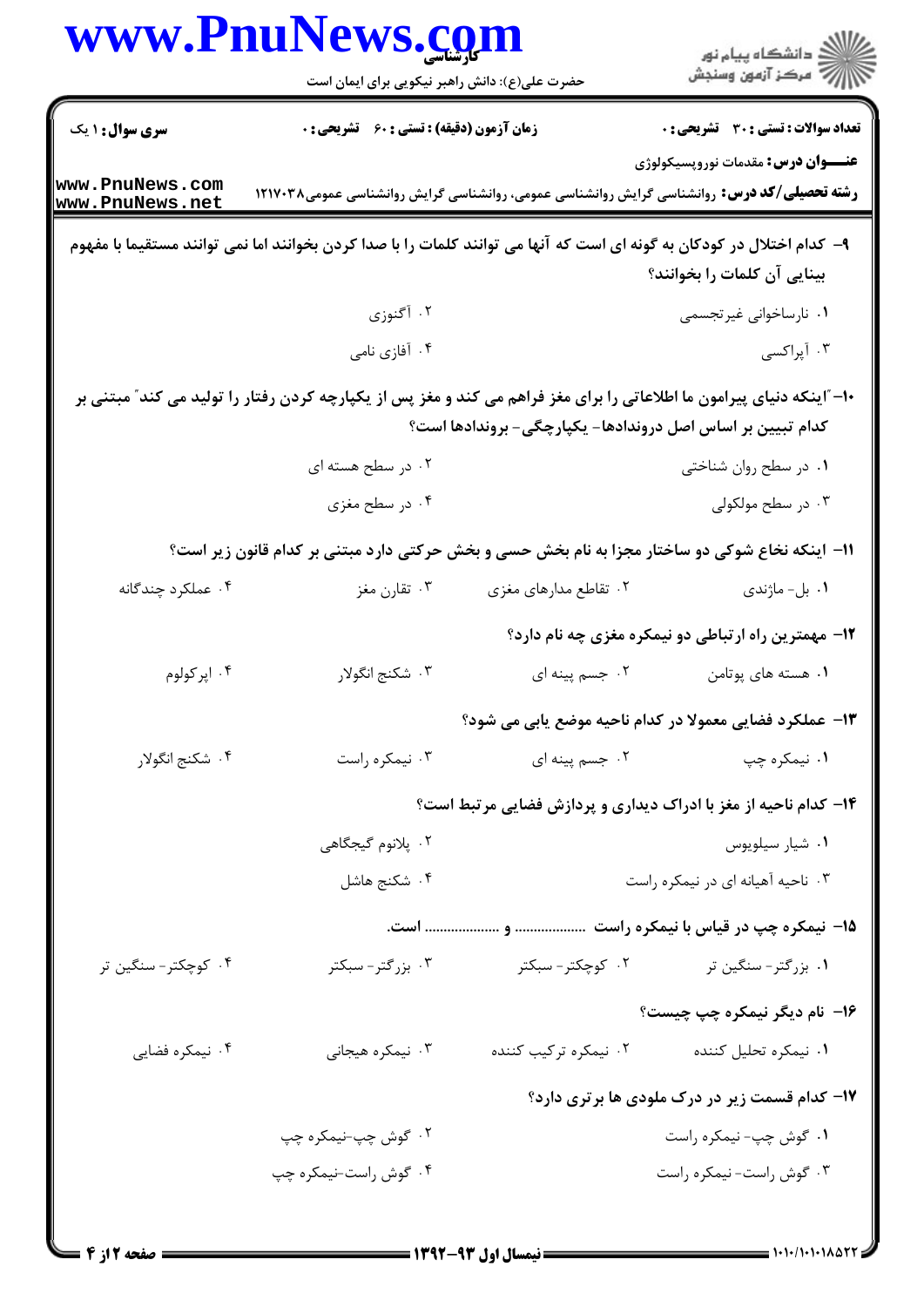|                                    | حضرت علی(ع): دانش راهبر نیکویی برای ایمان است                                                              |                                                                                   | ر<br>دانشڪاه پيام نور)<br>ا∛ مرڪز آزمون وسنڊش |
|------------------------------------|------------------------------------------------------------------------------------------------------------|-----------------------------------------------------------------------------------|-----------------------------------------------|
| <b>سری سوال : ۱ یک</b>             | زمان آزمون (دقیقه) : تستی : 60 ٪ تشریحی : 0                                                                |                                                                                   | <b>تعداد سوالات : تستی : 30 ٪ تشریحی : 0</b>  |
| www.PnuNews.com<br>www.PnuNews.net | <b>رشته تحصیلی/کد درس:</b> روانشناسی گرایش روانشناسی عمومی، روانشناسی گرایش روانشناسی عمومی۱۲۱۷۰۳۸         |                                                                                   | <b>عنـــوان درس:</b> مقدمات نوروپسیکولوژی     |
|                                    |                                                                                                            | ۱۸− قطع قسمت پشتی جسم پینه ای باعث آسیب انتقال اطلاعات  می شود.                   |                                               |
|                                    | ۰۲ گفتاري و معنايي                                                                                         |                                                                                   | ۰۱ دیداری، بویایی و گفتاری                    |
|                                    | ۰۴ دیداری، شنیداری و لامسه                                                                                 |                                                                                   | ۰۳ معنایی                                     |
|                                    |                                                                                                            | ۱۹- تنظیم زمانی و تصحیح هر خطای حرکتی توسط کدام بخش مغز انجام می شود؟             |                                               |
|                                    | ۰۲ نخاع شوکی                                                                                               |                                                                                   | ۰۱ هسته های قاعده ای مغز                      |
|                                    | ۰۴ کرتکس حرکتی ثانویه                                                                                      |                                                                                   | ۰۳ مخچه                                       |
|                                    |                                                                                                            |                                                                                   |                                               |
|                                    | ٠٢ كرتكس حركتى اوليه و بصل النخاع                                                                          |                                                                                   | ۰۱ نخاع شوكى و بصل النخاع                     |
|                                    | ۰۴ کرتکس حرکتی اولیه و نخاع شوکی                                                                           |                                                                                   | ۰۳ کرتکس حرکتی ثانویه و نخاع شوکی             |
|                                    | <b>۲۱</b> - کاهش فعالیت حرکتی، کندی غیرطبیعی حرکات، فقدان حرکت و خشکی حرکات ویژگی های کدام بیماری زیر است؟ |                                                                                   |                                               |
| ۰۴ پارکینسون                       | ۰۳ بالیسم                                                                                                  | ۰۲ هانتینگتون                                                                     | ۰۱ پاراپلژی                                   |
|                                    |                                                                                                            | ۲۲- نقص در انجام حرکات ارادی و اختصاصی معرف کدام اختلال است؟                      |                                               |
| ۰۴ پارکینسون                       | ۰۳ بالیسم                                                                                                  | ۰۲ کنش پریشی                                                                      | ۰۱ هانتينگتون                                 |
|                                    |                                                                                                            | ۲۳– کدام دانشمند زیر بر تشابهات بین زبان ها بیش از تفاوت های آنها تأکید کرده است؟ |                                               |
| ۰۴ نبراسکا                         | ۰۳ چامسکی                                                                                                  | ۰۲ لوريا                                                                          | ۰۱ ویگوتسکی                                   |
|                                    |                                                                                                            |                                                                                   | <b>۲۴</b> - نام دیگر مدل ورنیکه- گشویند چیست؟ |
| ۰۴ توده ای                         | ۰۳ هم توانی                                                                                                | ۰۲ ترکیبی                                                                         | ۰۱ پیوندگرای <sub>ی</sub>                     |
|                                    |                                                                                                            | ۲۵– آسیب به راه کمانی به کدام آفازی منجر می شود؟                                  |                                               |
| ۰۴ نامی                            | ۰۳ دریافتی                                                                                                 | ۰۲ رسانشی                                                                         | ۰۱ بیانی                                      |
|                                    |                                                                                                            | ۲۶– ایجاد تغییر نسبتا پایدار در رفتار بالقوه تعریف کدام مورد زیر است؟             |                                               |
| ۰۴ قانون اثر                       | ۰۳ يادگيري                                                                                                 | ۲. تحکیم                                                                          | ۰۱ شرطی شدن                                   |
|                                    |                                                                                                            | ۲۷- شرطی شدن ترس توسط  انجام می شود.                                              |                                               |
| ۰۴ مدارهای بادامه                  | ۰۳ مدارهای مخچه                                                                                            | ۰۲ مدارهای هیپوکامپ                                                               | ۰۱ کرتکس پس سری                               |